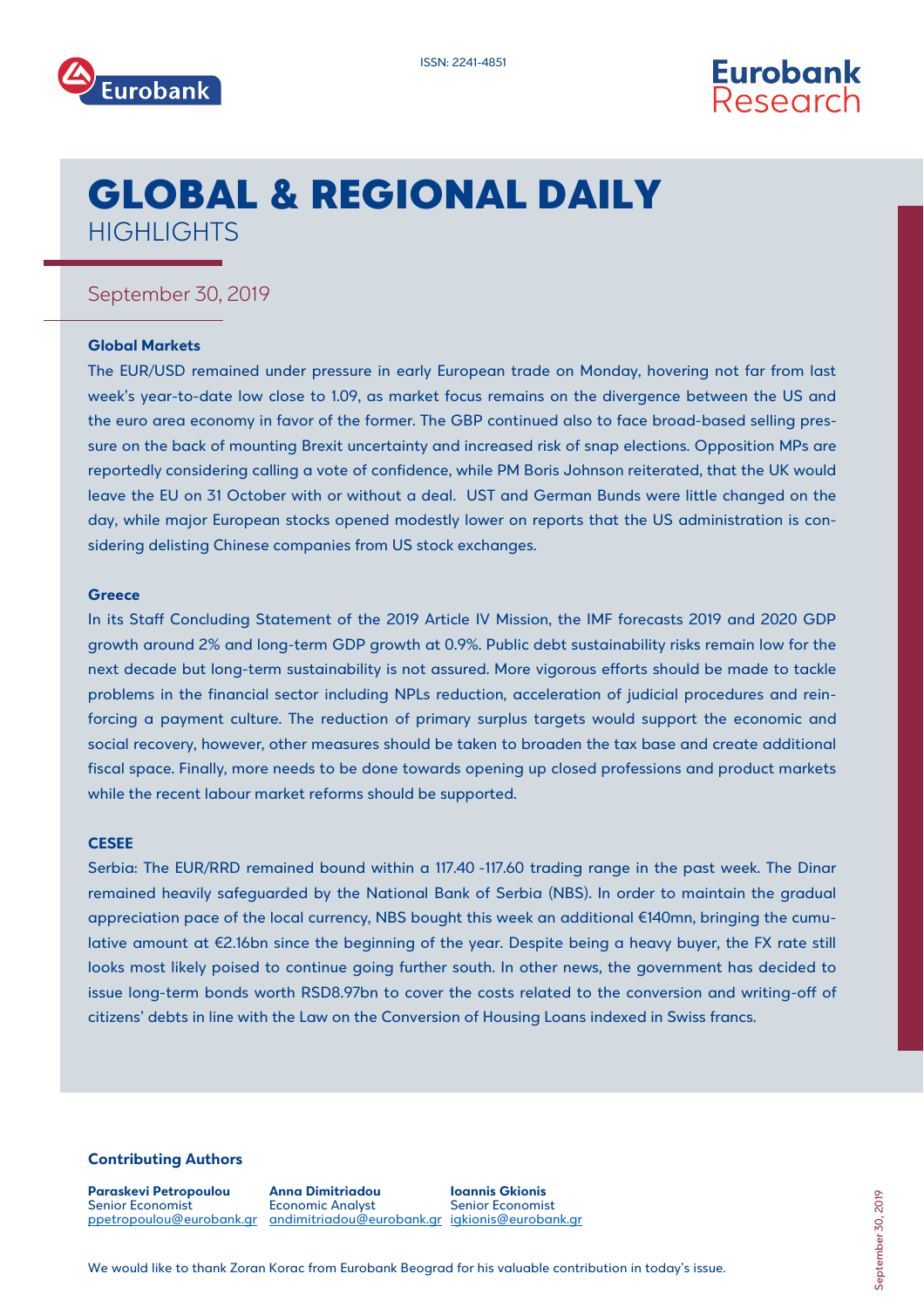

## **Eurobank** Research

#### GLOBAL MARKETS

| <b>Stock markets</b> |          |          | <b>FOREX</b> |                |        | <b>Government Bonds</b> |             |               |         |  |                     |
|----------------------|----------|----------|--------------|----------------|--------|-------------------------|-------------|---------------|---------|--|---------------------|
|                      | Last     | ΔD       | <b>AYTD</b>  |                | Last   | ΔD                      | <b>AYTD</b> | (vields)      | Last    |  | <b>ADbps AYTD b</b> |
| <b>S&amp;P 500</b>   | 2961.79  | $-0.53%$ | 18.1%        | EUR/USD        | 1.0942 | 0.0%                    | $-4.6%$     | $UST - 10vr$  | 1.68    |  | $-100$              |
| Nikkei 225           | 21755.84 | $-0.6%$  | 8.7%         | <b>GBP/USD</b> | 1.2306 | 0.1%                    | $-3.6%$     | Bund-10vr     | $-0.57$ |  | -81                 |
| STOXX 600            | 391.17   | $-0.2%$  | 15.9%        | USD/JPY        | 107.79 | 0.1%                    | 1.8%        | $JGB - 10$ vr | $-0.22$ |  | $-22$               |



| OREX           |        |  |
|----------------|--------|--|
|                | Last   |  |
| Eur/usd        | 1.0942 |  |
| <b>GBP/USD</b> | 1.2306 |  |
| 1001101        | 2077   |  |





### **GREECE**

| Government Bonds      |      |       |                |  |  |  |  |
|-----------------------|------|-------|----------------|--|--|--|--|
| (yields)              | Last | ΔDbps | <b>AYTDbps</b> |  |  |  |  |
| 5Y Bond               | 0.69 | Ω     | $-249$         |  |  |  |  |
| 10Y Bond              | 1.33 | 1     | $-302$         |  |  |  |  |
| Δ(10YBund-<br>10YGGB) | 1.89 | Ω     | $-221$         |  |  |  |  |





#### EMERGING MARKETS

| <b>Stock markets</b> |           |         | <b>FOREX</b> |                |         |      |             | <b>Government Bonds</b> |      |  |              |
|----------------------|-----------|---------|--------------|----------------|---------|------|-------------|-------------------------|------|--|--------------|
|                      | Last      | ΔC      | <b>AYTD</b>  |                | Last    | ΔD   | <b>AYTD</b> |                         | Last |  | ADbps AYTD b |
| <b>SOFIX</b>         | 574.60    | 0.0%    | $-3.3\%$     | <b>EUR/PLN</b> | 4.3759  | 0.1% | $-2.0%$     | TR 10Y vield            | 6.70 |  | $-41$        |
| <b>BELEX</b>         | 755.41    | $-0.4%$ | $-82.4%$     | <b>EUR/RSD</b> | 117.573 | 0.1% | 0.6%        | <b>BG 8Y vield</b>      | 0.19 |  | $-29$        |
| <b>XU100</b>         | 105591.60 | 0.4%    | 1569.1%      | USD/TRY        | 5.6571  | 0.3% | $-6.5%$     | PL 10Y vield            | 2.00 |  | $-81$        |

**MSCI EM EQUITY INDEX**





# Government Bonds

| TR 10Y yield       | 6.70 | -3 | -41   |
|--------------------|------|----|-------|
| <b>BG 8Y yield</b> | 0.19 | O  | $-29$ |
| PL 10Y yield       | 2.00 |    | $-81$ |

#### **JPEMBI PLUS INDEX**



**COMMODITIES** 

|                    | Last | ΔD      | ΔYTD    |
|--------------------|------|---------|---------|
| <b>GOLD</b>        | 1493 | $-0.3%$ | 16.4%   |
| <b>BRENT CRUDE</b> | 62   | $-0.7%$ | 14.3%   |
| <b>LMEX</b>        | 2780 | 0.3%    | $-0.8%$ |





**LONDON METAL EXCHANGE INDEX**



Source: Reuters, Bloomberg, Eurobank Economic Analysis and Financial Markets Research

Data updated as of 9:50 EEST